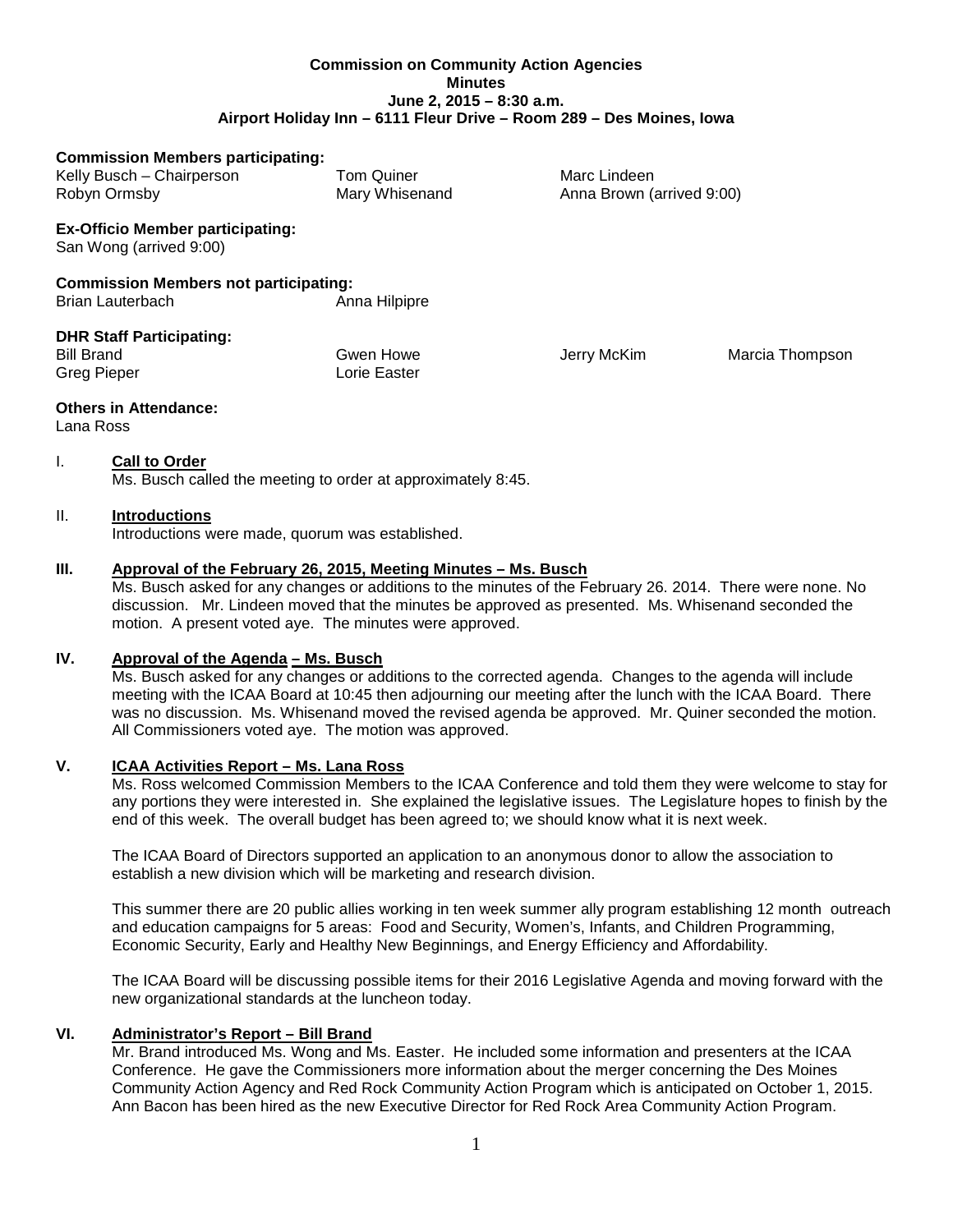On the federal front the House and Senate are in the initial stages of talks on the budget. Also reauthorization of CSBG and Weatherization are upcoming.

On the Iowa scene we are anticipating the implementation of the new CSBG standards, the state will be submitting a new plan to the feds on CSBG as well, which will contain new accountability standards and performance measures, which will need to be approved by the Commission in August. The plan has not been sent from the feds as of this date. Bill further explained ROMA and the new standards. Iowa was asked to present at Weatherization training in Illinois. Mark Lindeen will be receiving a Governor's Volunteer Award this summer.

Marc Lindeen believes that Community Action should market itself better so people don't view it as just another welfare program. Measuring outcomes was discussed. Tom Quiner says he thinks people want to know if we are moving people from dependence to independence. Marc asked about if mental health training is provided to our community action employees. Loris Easter said there is a Mental Health First Aid class that a lot of FaDSS and outreach staff go through. Local partnerships are also very important to the success of the community action agencies.

# **VII. Bureau Chief's Reports**

## **1. Weatherization Bureau – Gwen Howe**

The Weatherization State Plan was approved by the Department of Energy. Statistics for the weatherization program for 2014 were provided. Iowa now has 27 Quality Control Inspectors. Only one agency doesn't have a quality control inspector and they are contracting with surrounding CAA's to supply that QCI service. Our office has two QCI's. Training needs and solutions were explained.

The new QCI home inspections have started, they are more time consuming. The Slice report for 2013 should be available soon.

## **2. Energy Assistance Bureau – Jerry McKim**

Mr. McKim explained his visit with our congressional delegation in Washington and outlooks for changes and funding to next year's LIHEAP program.

He discussed some of the data collection changes he has made and will make for next year, changes in regulations regarding social security cards were discussed and undocumented persons, the drop LIHEAP participation since 2012, changes in the medical waiver, and the proposed change of the income level from 150% to 175% of the federal poverty level and its possible impacts/consequences.

#### . **3. Community Services Bureau – Greg Pieper**

Mr. Pieper had prepared a report for the meeting which was e-mailed and distributed earlier which included information on CSBG funding and reauthorization 2016 Community Action Plan & Application, CSBG-IS Annual Report, Client Needs Assessment (to be used during the next year), CSBG Program On-site Reviews, Organizational Standards, CSBG Fiscal Monitoring, and CSBG State Plan and Application. He also included the new Client Needs Assessment form, an information sheet on the 2014 Community Services Block Grant in Iowa, and statistics on the Program Participant Characteristics and CSBG Agency Funding Report. These items were explained.

## **VIII. Appointment of Nomination Committee – Kelly Busch**

The nomination committee will work on the appointment of the chairperson, vice chairperson and secretary for the Commission for the next year. Ms. Busch asked for volunteers. The Committee will be Tom Quiner who will serve as chairperson and Marc Lindeen. They will bring the nominations to the August Commission meeting.

#### **IX. Appointment of the Legislative Committee – Kelly Busch**

The 2015 Legislative Committee was Robyn Ormsby, Mary Whisenand, and Kelly Busch served as the 2015 Legislative Committee. Ms.Ormsby and Ms. Whisenand offered to serve on the Legislative Committee again. Anna Brown volunteered to serve. The Legislative Committee will be Robyn Ormsby, Mary Whisenand and Anna Brown. The Legislative Committee will bring their recommendations to the November Commission meeting.

## **X. Update on the Human Rights Board – Anna Brown**

The last Human Rights Board meeting was highlighted with the roll-out of the Department of Human Rights new web-site. The Board struggles with marketing and getting out more information on the Department which they believe the new improved web-site will help with. The DHR Board priority is minority contact in the Criminal and Juvenile Justice System. A group is working on a strategic plan for Iowa to deal with the disproportionate number of minorities in the criminal and juvenile justice system.